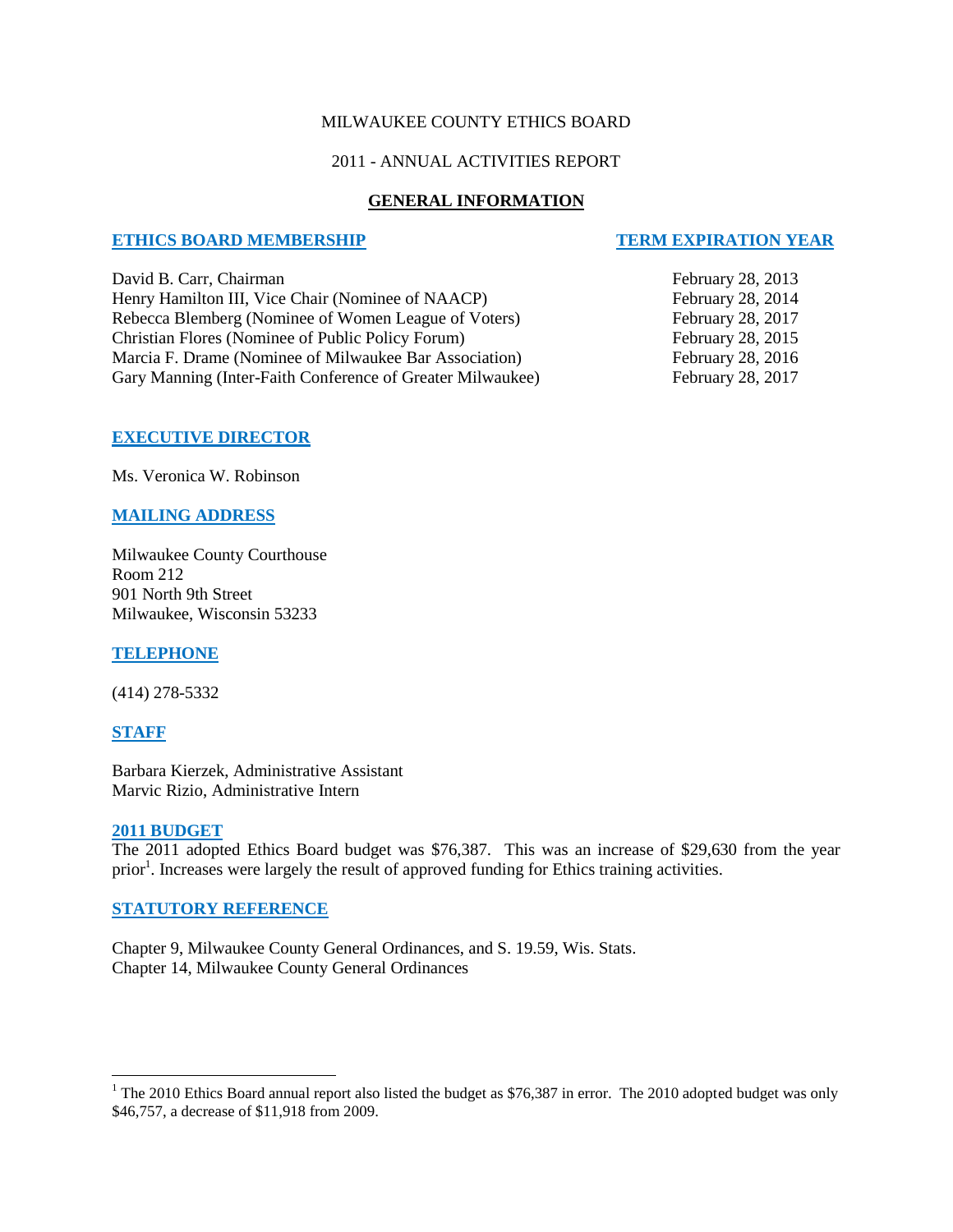## **INTENT**

It is the intent of the Milwaukee County Ethics Code that: Government decisions and policy be made in the best interests of the people, the community, and the government; public office not be used for personal gain; and the public have confidence in the integrity of the government.

## **HISTORY**

The Ethics Board and the Ethics Code it administers were created in February 1975. The Code sets forth standards of ethical conduct for all county employees, including elected and appointed officials and members of boards and commissions. The County Board has amended the Code 26 times since its inception, with the most recent amendment occurring in 2008.

#### **ORGANIZATION**

#### **Ethics Board**

The Board consists of six members appointed by the County Executive and confirmed by the Milwaukee County Board of Supervisors for staggered six-year terms. As of 2008, new members are nominated by one of six outside entities. These authorities are leaders of longstanding, broad-based Milwaukee County entities interested in good government and institutional integrity and include:

- The President of the National Association for the Advancement of Colored People (NAACP)
- Board Chair of Public Policy Forum
- Board Chair of Greater Milwaukee Committee
- President of the Milwaukee Bar Association
- Board Chair of Inter-Faith Conference of Greater Milwaukee
- $\bullet$ President of the Board of the League of Women Voters of Greater Milwaukee

The goal of this process is to ensure that the Board members reflect the racial and ethnic diversity of Milwaukee County, serve the residents of Milwaukee County according to their oaths of office, and act independently from the nomination and appointing authorities. An action by the Ethics Board requires an affirmative vote of four members. While serving on the Board, and for one year prior to his/her appointment, no member can be a county public official or employee, or have been a candidate for public office.

At the end of 2011, all agencies have had a nominee on the Ethics Board.

#### **Executive Director**

The Office of the Ethics Board is led by an Executive Director, who dually holds the position of Executive Secretary of the Personnel Review Board. The Executive Director is hired as Executive Secretary of the Personnel Review Board and then appointed by the County Executive, subject to confirmation by the full County Board, to the position of Executive Director of the Ethics Board. The position is in the unclassified civil service.

The Executive Director is responsible for performing any duties assigned by the Ethics Board and the Personnel Review Board, as well as board development, strategic planning, budgeting, staff leadership, ethics and other training, and office administration for both Boards.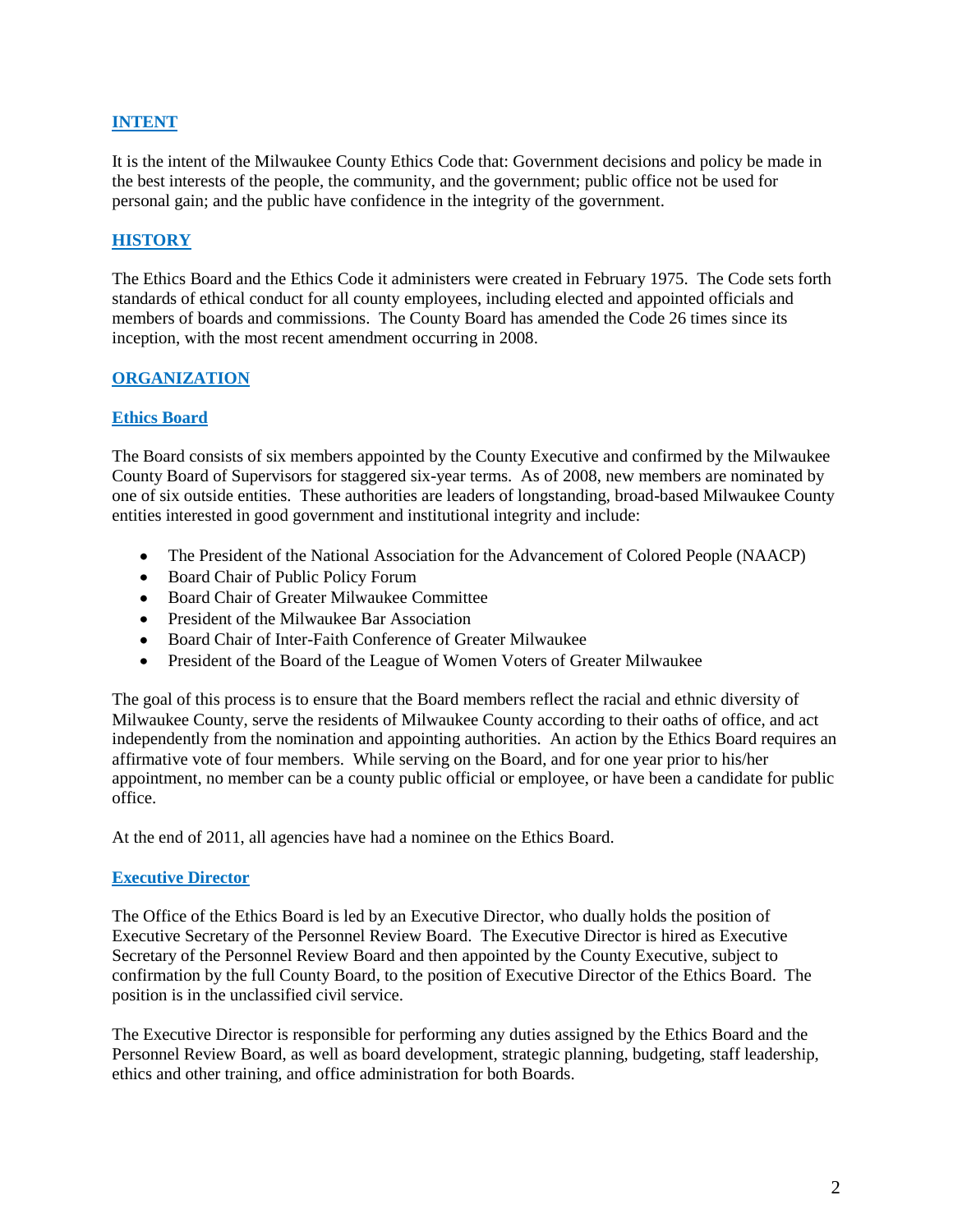#### **BOARD RESPONSIBILITIES**

The Ethics Board administers the Code of Ethics written for county officials, employees, and members of county boards and commissions and is the primary source of interpretation of the Milwaukee County Ethics Code. The Board has three major responsibilities:

- First, the Board directs persons specified, pursuant to the Code, to file Statements of Economic Interests with the Board. These Statements are retained by the Board and are a matter of public record.
- Second, the Board, upon request, advises any county official, employee, or those who do business with county employees on the propriety of matters to which they may become a part, pursuant to the Code.
- Third, the Board accepts verified complaints against and requests to investigate county elected or  $\bullet$ appointed officials, employees, or members of county boards and commissions. The Board may conduct a preliminary investigation of verified complaints and make a determination of probable cause of a violation of the Code. If the Ethics Board determines charges should be brought against a county employee or public official, the Board appoints a hearing examiner to conduct a hearing. If a violation of the Code is found by the hearing examiner, the Ethics Board may issue orders, which may include a forfeiture up to \$1,000, and/or refer the matter with other recommendations to:
	- o the Governor in the case of the County Executive, Sheriff, or Register of Deeds;
	- o the Chief Judge to the First Judicial Administrative District of the State of Wisconsin in the case of the Clerk of Circuit Courts;
	- o or the County Board in the case of the County Clerk, County Treasurer, or County Supervisor.

# **BOARD OPERATIONS**

During the 12 months covered by this report (calendar year 2011), the Ethics Board met four times – pursuant to county ordinance – for the purpose of carrying out the Board's assigned duties and responsibilities. The Ethics Board also held a fourth special meeting. Each meeting was preceded by public announcements of the time, place and matters to be discussed. Although requests for confidential written advice and investigations must, as a matter of ordinance, be held in closed session, the Board gives public notice of the time, place, and general subject of its closed sessions in conformance with the State of Wisconsin's Open Meeting law. Most all other items of the meeting agenda are held in public session.

## **BUDGET**

Annually, along with all other funded departments in the county, the Ethics Board presents its operating budget to the County Executive and appears before the Finance Committee of the County Board seeking County Board appropriations for its operation. In 2011, the Ethics Board's budget was increased to include funding for its ongoing training and education efforts, legal services, and professional development.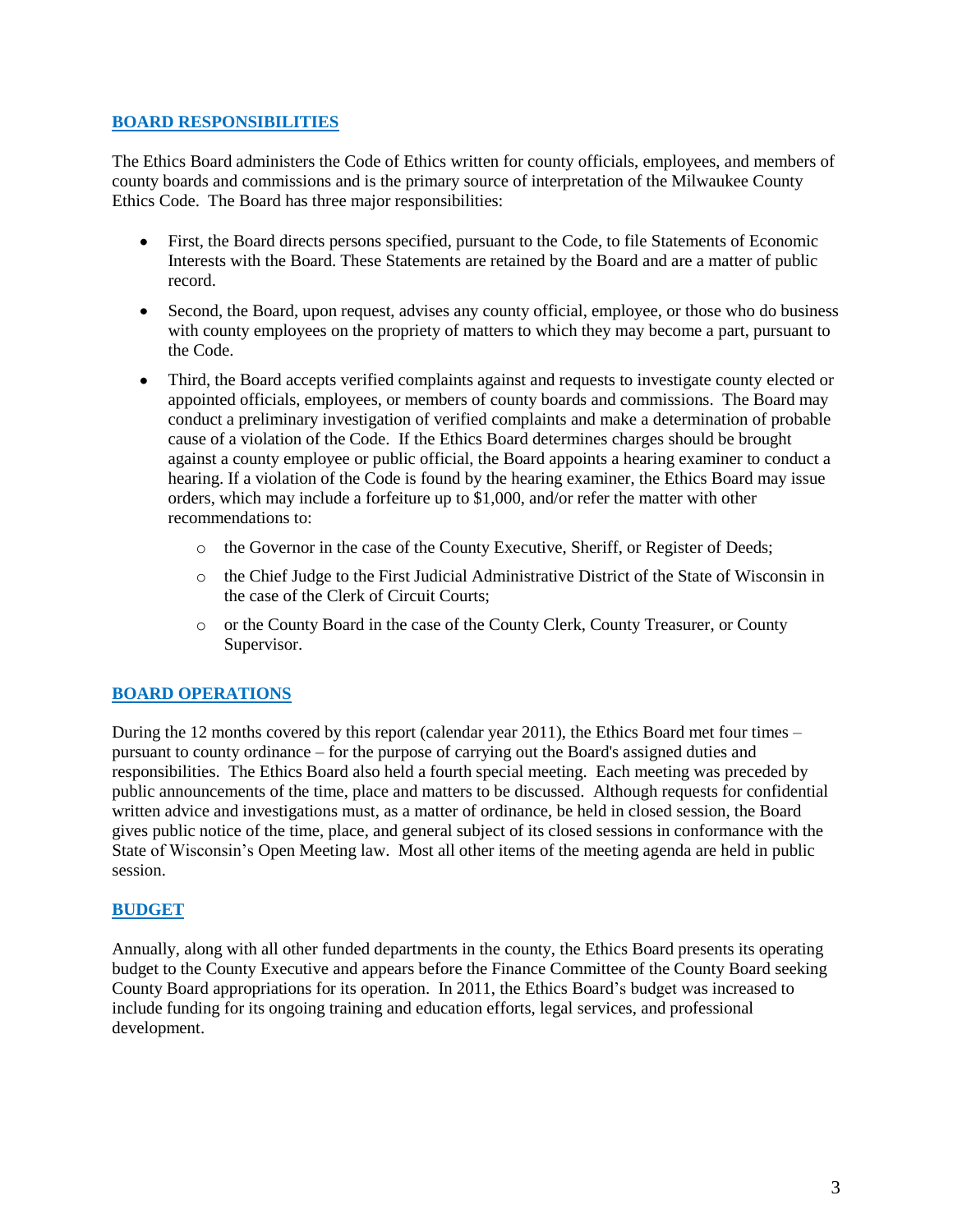## **MEETINGS AND ATTENDANCE**

The three-year average board participation rate is 84%, down 8.6% from  $2010^2$ . Lower than average participation in 2011 resulted in part from work or family conflicts experienced by the Ethics Board members. In addition, the Ethics Board held one additional meeting in 2011. Whenever possible, Ethics Board members are able to participate in the meetings by conference phone. Additional data is included below.

#### **Board member attendance data for 2011**

| 2009                                  |                                                                           | 2010                         |                                                                              | 2011                         |                                                                              |
|---------------------------------------|---------------------------------------------------------------------------|------------------------------|------------------------------------------------------------------------------|------------------------------|------------------------------------------------------------------------------|
| <b>MEMBER</b>                         | <b>MEETINGS</b><br><b>ATTENDED OF</b><br><b>MEETINGS</b><br><b>CALLED</b> | <b>MEMBER</b>                | <b>MEETINGS</b><br><b>ATTENDED</b><br>OF<br><b>MEETINGS</b><br><b>CALLED</b> | <b>MEMBER</b>                | <b>MEETINGS</b><br><b>ATTENDED</b><br>OF<br><b>MEETINGS</b><br><b>CALLED</b> |
| Br. Bob Smith<br>(Resigned)           | 1 of $1 = 100\%$                                                          | Rebecca Blemberg             | 4 of $4 = 100\%$                                                             | Rebecca Blemberg             | 2 of $5 = 40\%$                                                              |
| Rev. Trinette McCray<br>(Resigned)    | 0 of $1 = 0\%$                                                            | David B. Carr                | 4 of $4 = 100\%$                                                             | David B. Carr                | 5 of $5 = 100\%$                                                             |
| Rebecca Blemberg                      | 3 of $4 = 75%$                                                            | Paul J. Hinkfuss             | 4 of $4 = 100\%$                                                             | Paul J. Hinkfuss             | 1 of $1 = 100\%$                                                             |
| David B. Carr                         | 4 of $4 = 100\%$                                                          | <b>Christian Flores</b>      | 4 of $4 = 100\%$                                                             | (Term Expired)               |                                                                              |
| Paul J. Hinkfuss                      | $4 \text{ of } 4 = 100\%$                                                 | Henry Hamilton III           | $4 \text{ of } 4 = 100 \%$                                                   | <b>Christian Flores</b>      | 3 of $5 = 60\%$                                                              |
| <b>Christian Flores</b>               | $3 \text{ of } 3 = 100\%$                                                 | Marcia Facey                 | $3 \text{ of } 4 = 100 \%$                                                   | Henry Hamilton III           | 3 of $5 = 60%$                                                               |
| (New)<br>Henry Hamilton III           | $3 \text{ of } 3 = 100\%$                                                 | (New)                        |                                                                              | Marcia Facey                 | 4 of $5 = 80%$                                                               |
| (New)                                 |                                                                           |                              |                                                                              | Gary Manning                 | 3 of $4 = 75%$                                                               |
| Dr. Helen Sobehart<br>(New; Resigned) | 1 of $2 = 50%$                                                            |                              |                                                                              |                              |                                                                              |
| Average<br><b>Attendance</b>          | $= 78%$                                                                   | Average<br><b>Attendance</b> | $= 100\%$                                                                    | Average<br><b>Attendance</b> | $= 74%$                                                                      |

## **FINANCIAL DISCLOSURE**

 $\overline{a}$ 

One of the Board's principal duties is to administer the financial disclosure provisions of the Code of Ethics. The Code requires that all candidates for elected County offices, all County employees, and all County elected and appointed officials, including members of boards and commissions, "*whose duties and responsibilities include the awarding and execution of contracts for the purchase of supplies, services, materials, and equipment for or on behalf of Milwaukee County, for the construction of public works, or for the sale or leasing of real estate*," file a Statement of Economic Interests form and Affidavit with the Office of the Ethics Board.

Required disclosures on the Statements include:

<sup>&</sup>lt;sup>2</sup> The 2010 annual report lists the three (3) year average attendance for the period 2008 through 2010 as 89%. The correct number was 92%.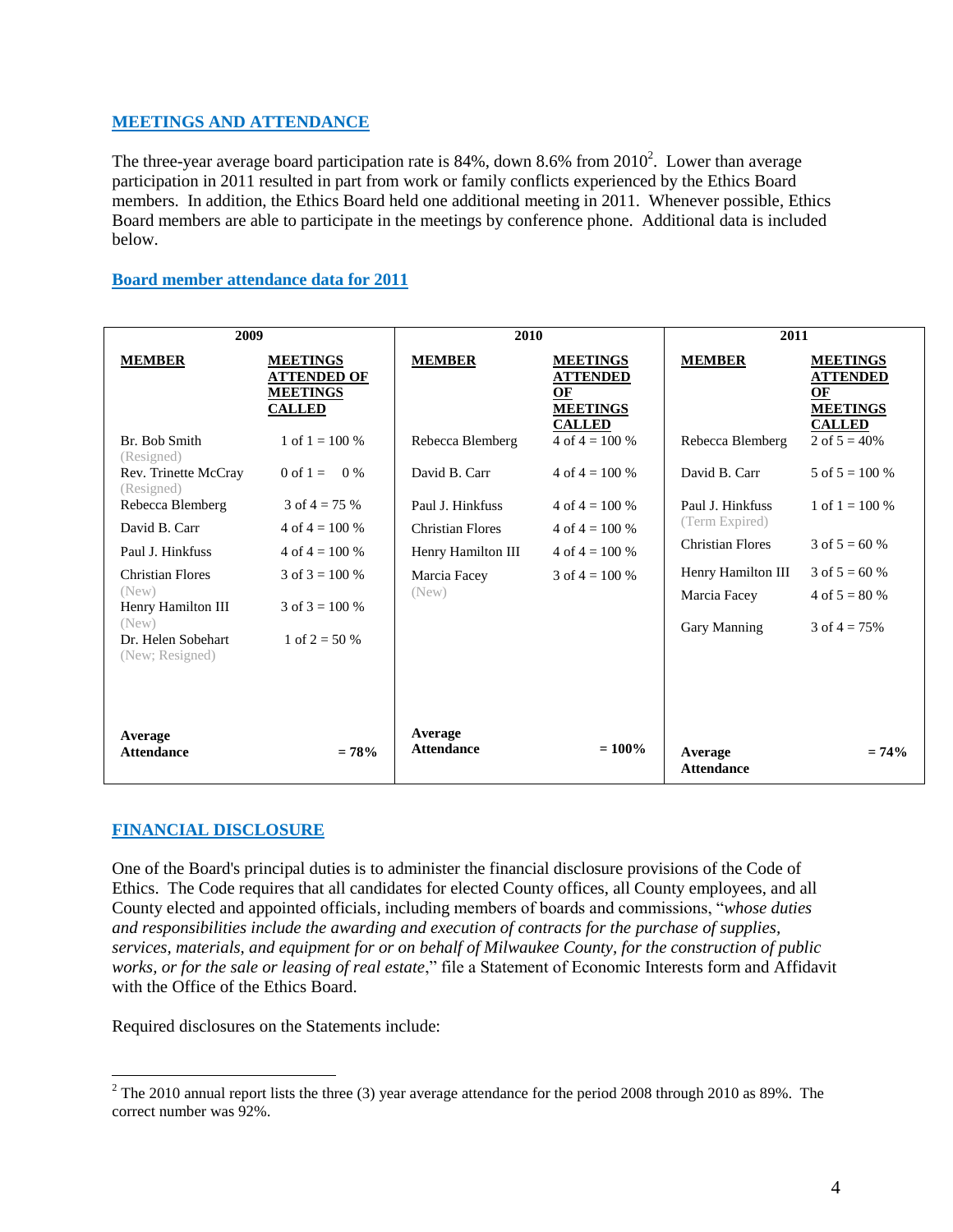- 1. OFFICES AND DIRECTORSHIPS. The identity of any organization in which the person who is required to file is an officer, director, or holds a position. Reporting exceptions are positions held in charitable, religious, and educational organizations not doing business with Milwaukee County.
- 2. SECURITIES. The identity of any business organization, municipal or other corporation in which the person required to file owns securities having a value of \$5,000 or more or an interest of 10% or more in such business.
- 3. CREDITORS. The identity of any creditor to whom the person required to file owes \$5,000 or more, and the amount owed.
- 4. REAL PROPERTY. The identity of any real property located in Milwaukee County or a contiguous county in which the person required to file holds an interest valued at \$5,000 or more. Exceptions for reporting are one's own principal residence and any property in which the pro rata share held by the person reporting is less than 10% of the outstanding shares on the real property.
- 5. TRANSFERS. The identity of the type and amount of any securities or real property valued in excess of \$5,000, or 10% of the business or property which the person required to file has transferred his/her ownership to any member of his/her immediate family within two calendar years.

On December 18, 1996, the Ethics Board adopted a policy regarding the standard determining "real estate value" which is: "Value" shall be defined as the last assessment for real estate property tax purposes which has been issued by the public official responsible to assess property valuation for real estate tax purposes. The tax assessment shall be conclusive evidence of the "value" of said real estate unless a challenge to said assessment has been filed by the declarant at the time of the submission of the Statement of Economic Interests.

In 2011, the Board had 289 required SEI filers, a decrease from the year prior.

## **EXAMINATION OF STATEMENTS OF ECONOMIC INTERESTS**

Every Statement submitted is reviewed by a member of the staff and has been reviewed by members of the Ethics Board in the past. In 2009 the Board changed its policy of having Ethics Board members review the Statements of Economic Interests. Reviews are now made by staff. Any serious discrepancies are brought to the attention of the Ethics Board for review. Whenever inconsistencies are identified during the review process, additional information may be required from the declarant to bring the Statement into conformity with the law.

All filed Statements are open to public inspection at the Board's office during regular business hours. Following a policy of the Ethics Board, requests to examine are made in writing, and persons whose Statements are examined are so notified with the identity of the person requesting inspection.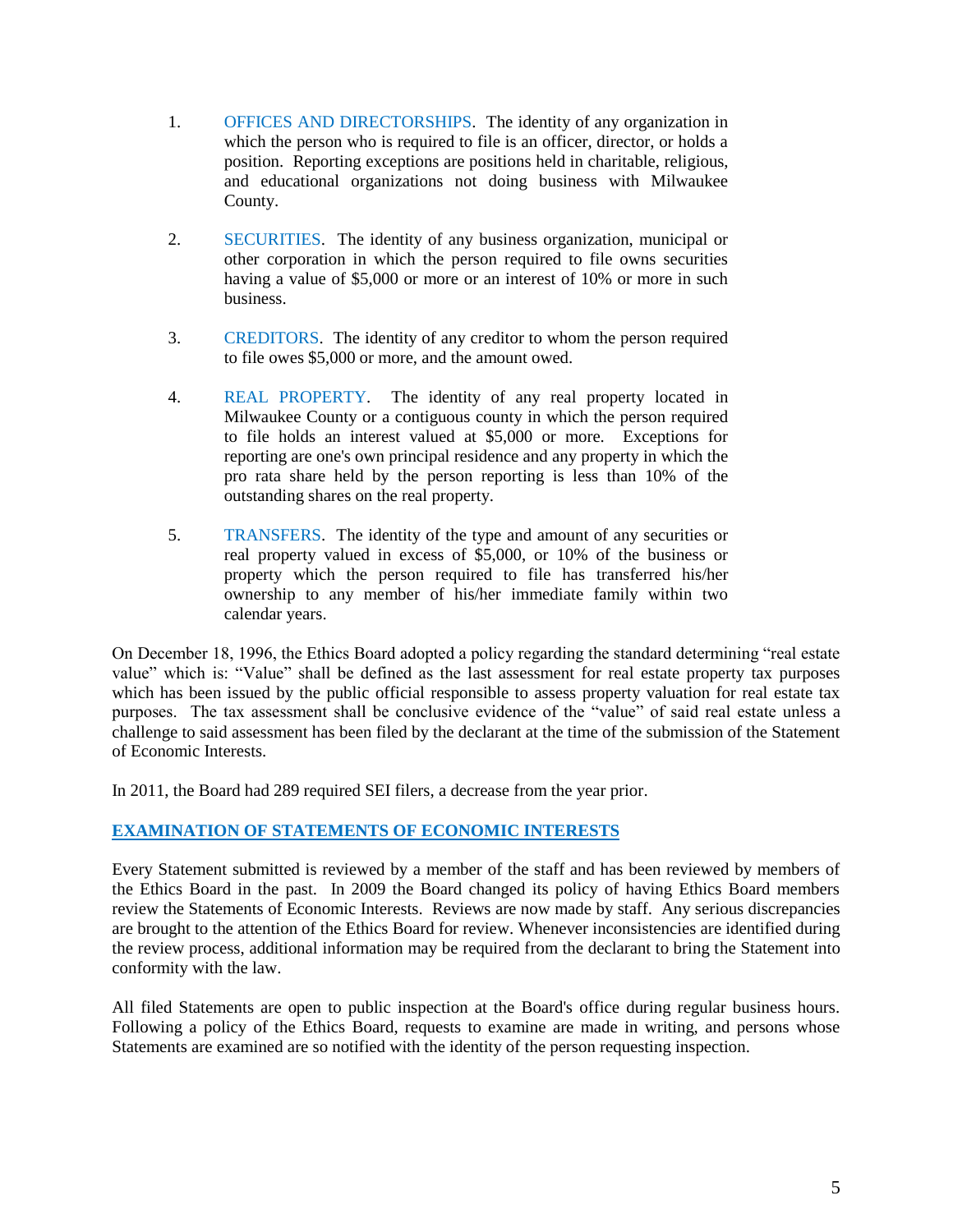#### **SEI PROJECT**

The Ethics Board also took steps in 2010 to work in conjunction with IMSD and the Election Commission to establish a means by which Statements of Economic Interests could be received electronically. Once finalized the data will be managed and housed electronically in the Ethics Board's office. Subsequently, the data will be uploaded to an online index identifying the existence of a financial relationship between a required SEI filer and outside businesses. This online index will be modeled after that of the Wisconsin Government Accountability Board's Eye on Financial Relationships.

## **ANNUAL AFFIDAVIT**

Every person required to file a Statement of Economic Interests is also required to file annually a sworn affidavit attesting that the Code has been read and understood, and that they have complied with the provisions of the county's Ethics Code. The affidavit will be incorporated into the electronic SEI filing system once it is up and running. The anticipated release date for the electronic filing system is in 2012.

#### **STANDARDS OF CONDUCT**

The Code of Ethics for county officials and employees provides:

- A. **NO FINANCIAL GAIN OR ANYTHING OF SUBSTANTIAL VALUE.** Except as otherwise provided or approved by the County Board, no county public official or employee shall use his/her public position or office to obtain financial gain or anything of substantial value for the private benefit of himself/herself or his/her immediate family, or for an organization with which he/she is associated. 9.05(2)(a)
- B. **NO PERSON MAY OFFER ANYTHING OF VALUE.** No person shall offer to give to any public official or employee, directly or indirectly, and no public official or employee shall solicit or accept from any person, directly or indirectly, anything of value if it could reasonably be expected to influence the public official's or employee's vote, official actions or judgment, or could reasonably be considered as a reward for any official action or inaction on the part of the public official or employee.  $9.05(2)(b)$
- C. **NO SUBSTANTIAL INTEREST OR BENEFIT.** No public official or employee may:
	- 1. **Take any official action** substantially affecting a matter in which the public official, employee, a member of his/her immediate family, or an organization with which the public official or employee is associated has a substantial financial interest.  $9.05(2)(c)1$
	- 2. **Use his/her office or position** in a way that produces or assists in the production of a substantial benefit, direct or indirect, for the public official, employee, members of the public official's or employee's immediate family either separately or together, or an organization with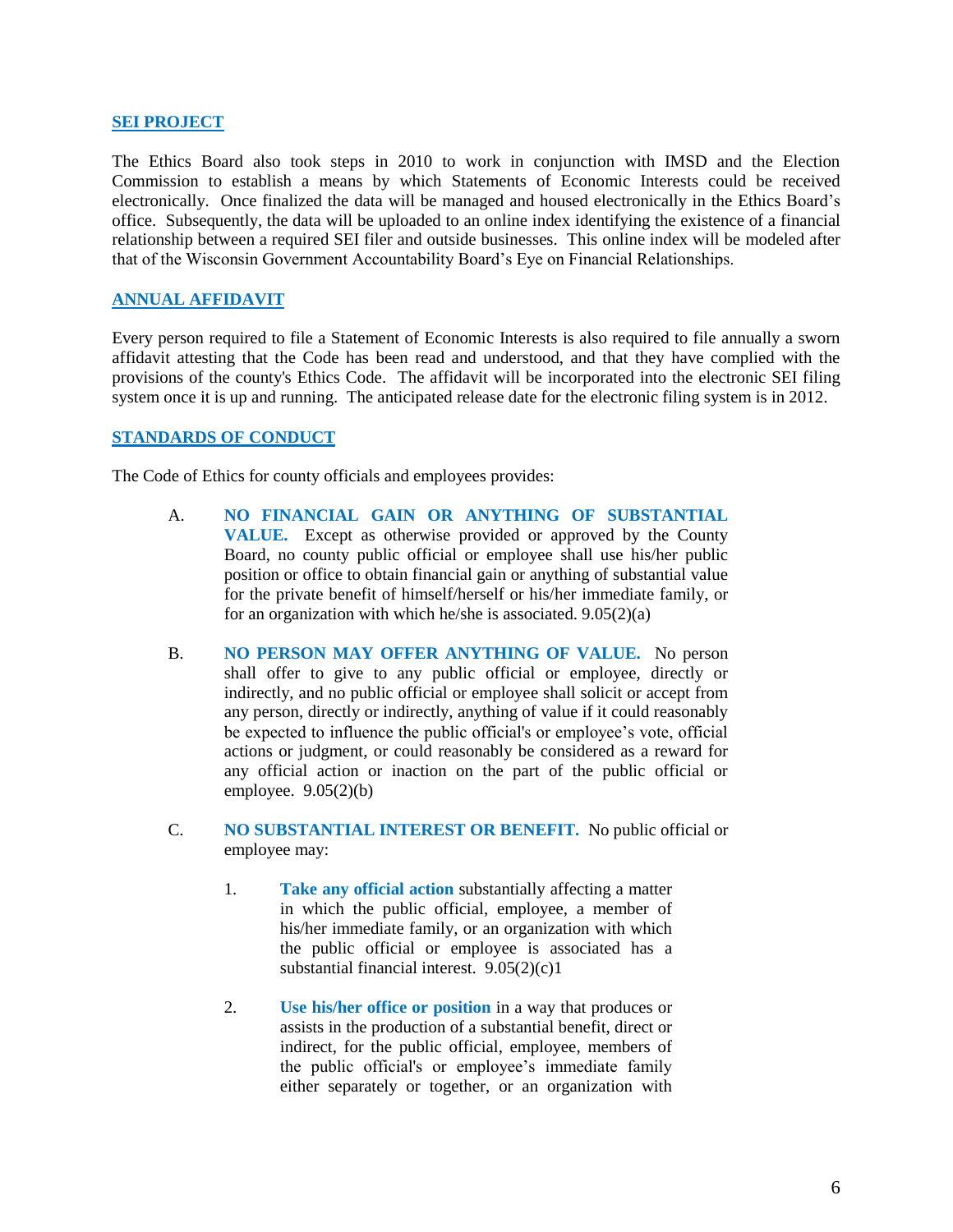which the public official or employee is associated.  $(9.05(2)(c)2)$ 

- D. **NO DISCLOSURE OF PRIVILEGED INFORMATION.** No county public official or employee shall use or disclose privileged information gained in the course of, or by reason of, his/her position or activities which in any way could result in financial gain for himself/herself or for any other person.  $9.05(2)(d)$
- E. **NO USE OF PUBLIC POSITION TO INFLUENCE OR GAIN UNLAWFUL BENEFITS.** No county public official or employee shall use or attempt to use his/her public position to influence or gain unlawful benefits, advantages, or privileges for himself/herself or others.  $9.05(2)(e)$
- F. **NO OFFER OR GIFTS OR ANYTHING OF VALUE**. No county public official shall offer or give anything of value to a member or employee of a county department or entity, while that member or employee is associated with the county department or entity, and no member or employee of a department shall solicit or accept from any such person, anything of value from a county official or employee  $9.05(2)(f)$
- G. **LIMITS ON CONTRACTS WITH COUNTY.** No county public official or employee and no business with which he/she or his/her spouse has a significant fiduciary relationship or organization shall enter into any contract with the county unless that contract has been awarded through a process of public notice and competitive bidding in conformity with applicable federal and state statutes and county ordinances.  $9.05(2)(g)$
- H. **LIMITS ON LEASE OF REAL ESTATE WITH COUNTY.** No county public official or employee and no business in which that county public official or employee has a ten (10) percent or greater interest shall enter into a lease of real property with the county, except that the county board, upon a publicly filed and considered request, shall waive this subsection when it is in the best interests of the county. 9.05(2)(h)
- I. **NO LIMITS ON LAWFUL PAYMENTS**. Paragraph (c) does not prohibit an elected official from taking any action concerning lawful payment of salaries or employee benefits or reimbursement of actual and necessary expenses or prohibit an elected official from taking an official action with respect to any proposal to modify a county ordinance. 9.05  $(2)(i)$
- J. **NO SOLICITATION OF AT-WILL EMPLOYEES.** No elected county official shall knowingly solicit a campaign contribution from any "at will employee" defined as an employee who is not under union or labor contract with the county, who is hired for an indefinite term or who is under an independent contract with the county or its subparts or who can be discharged for any non-discriminatory reason. 9.05 (2)(j)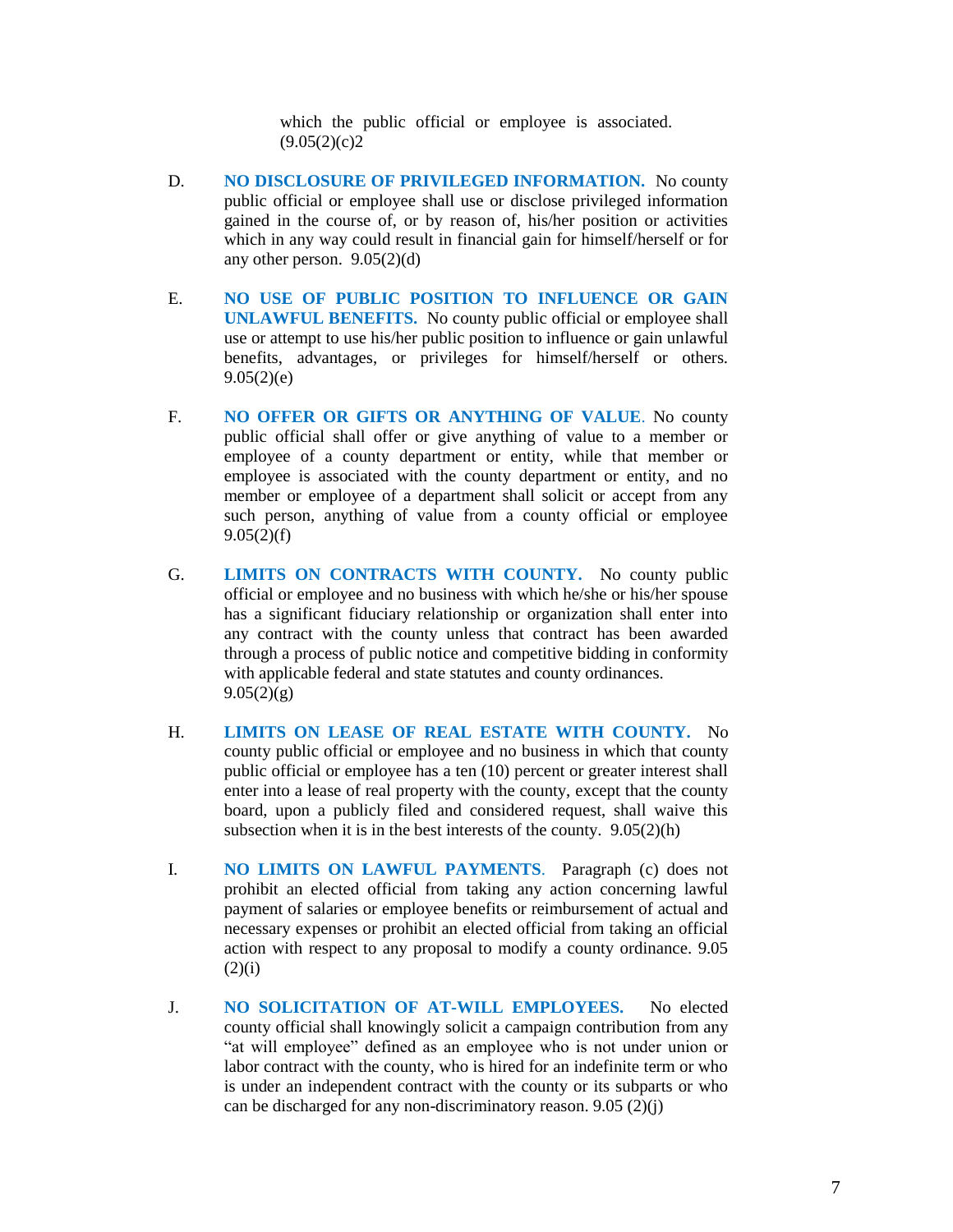- K. **NO CAMPAIGN CONTRIBUTIONS TO COUNTY OFFICIALS WITH APPROVAL AUTHORITY.** No person(s) with a personal financial interest in the approval or denial of a contract or proposal being considered by a county department or with an agency funded and regulated by a county department, shall make a campaign contribution to any county elected official who has approval authority over that contract or proposal during its consideration. Contract or proposal consideration shall begin when a contract or proposal is submitted directly to a county department or to an agency funded or regulated by a county department until the contract or proposal has reached final disposition, including adoption, county executive action, proceedings on veto (if necessary) or departmental approval. This provision does not apply to those items covered by Section 9.14 unless an acceptance by an elected official would conflict with this section. The language in section 9.05(2)(k) shall be included in all Requests for Proposals and bid documents. 9.05(2)(k)
- **L. LIMITS ON HONORARIUMS FEES OR EXPENSES.** No county public official or employee shall accept or solicit an honorariums, fees or expense reimbursements, except in accordance with section 9.14.

The foregoing prohibitions in Section 9.05 are not to be construed to prohibit a County Board Supervisor from making inquiries for information on behalf of or representing a person before any county board, commission, or department in discharge of his/her official duties.

## **LIMITS ON CONTACT AFTER LEAVING COUNTY SERVICE**

The Ethics Code limits contact by employees who have left County service. Specifically:

- Former county officials and employees cannot communicate with the county department with which they were formerly associated as a paid representative for 12 months after leaving public office or county service. 9.05(3)(a)
- Former county officials and employees cannot for 12 months after leaving public office or county service, for compensation, represent any person other than the county in connection with any judicial or quasi judicial proceeding, application, contract, claim, or charge in which the individual was personally and substantially involved as a county public official or employee.  $9.05(3)(b)$

As part of its education and training efforts – and to ensure that employees leaving county service are aware of this limit on contact – the Office of the Ethics Board mails a brochure to all employees that leave County service. The brochure mailings are completed on a monthly basis. The brochure is also posted on the Ethics Board's website.

The Ethics Board will accept and review written requests for exemption from these prohibitions.

## **LIMITS ON POLITICAL ACTIVITY**

Effective July 17, 2008, prohibitions against political activity were identified in the Ethics Code.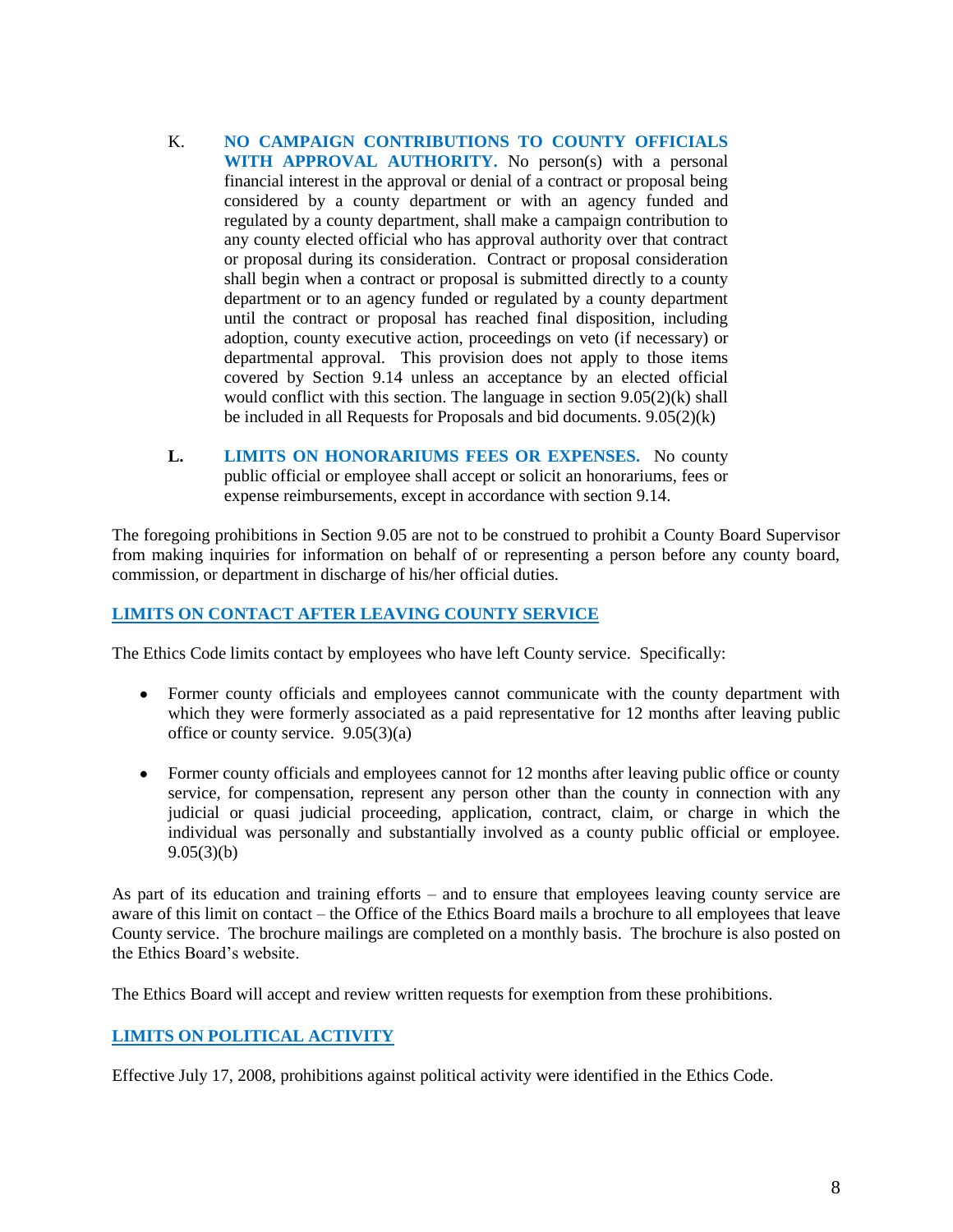- County public officials and employees are prohibited from wearing or displaying any campaign material, distributing any campaign literature, soliciting contributions for any candidate, engaging in political campaign activities for any candidate or circulating nomination papers for elected office at his or her place of employment while engaged in his or her official duties shall, for the apparent purpose of seeking to elect or defeat a person seeking elective office. 9.06(1).
- County public officials and employees are prohibited from coercing or attempting to coerce contributions or services from subordinate employees in support of a political party or a candidate for elective office or for or against a referendum position, or retaliating against or rewarding an employee for refraining from participating in any political activity. 9.06(2).
- County public officials and employees are prohibited from promising an appointment to any county position as an apparent reward for any political activity. 9.06(3).

As part of the Ethics Board's education and training efforts, these prohibitions were included on the front page of the Board's periodic newsletter<sup>3</sup> during the fall 2010 election cycle. In November 2011, the Ethics Board held a public meeting to examine and clarify the prohibition against soliciting at-will employees. A formal opinion was written and published in early 2012.

## **REQUESTS FOR ADVICE**

Anyone subject to this Ethics Code may request of the Ethics Board written advice regarding the propriety of any matter to which he or she is or may become a party. All requests for advisory opinions are confidential unless the privilege of confidentiality is expressly waived by the requestor. In 2011, eleven (11) oral requests for advice were made by county officials and employees, which requests were satisfied simply by an explanation of the language in the written Code. There were eighteen (18) written requests for advice, almost two times the prior year. The Ethics Board anticipates that as a result of its Ethics training and activities, the volume of inquiries will continue to gradually increase.

The Ethics Board, directly or through its Executive Director, has received and responded to a number of inquiries from other government units, the press and citizens, regarding the applicability, contents and procedures relating to the Ethics Code. No such requests were received in 2010.

## **COMPLAINTS AND INVESTIGATIONS**

 $\overline{a}$ 

Pursuant to the Code, the Board accepts verified complaints of alleged violations of the Ethics Code. In 2011, the Board received one investigation request from its Executive Director, which was based on information conveyed to the Executive Director by a County official. In accordance with the procedures outlined in the Ethics Code, the complaint was referred to the District Attorney's Office for further review. No action was taken by the Ethics Board in while the Board awaited confirmation from the District Attorney's Office that the Board could proceed with its review of the matter. After the matter was released from the District Attorney to the Ethics Board, the Ethics Board held a preliminary conference. The preliminary conference resulted in a finding that a violation of the Ethics Code had occurred and the matter was settled with the subject of the investigation. The Ethics Board also received two verified complaints that were either improperly formatted or were not matters under the jurisdiction of the Ethics Board and the complainants were so notified. The complainants were also referred to the departments that could more appropriately address their complaints.

<sup>3</sup> Robinson, V. (2010). *From the Executive Director,* Volume One, Issue Two.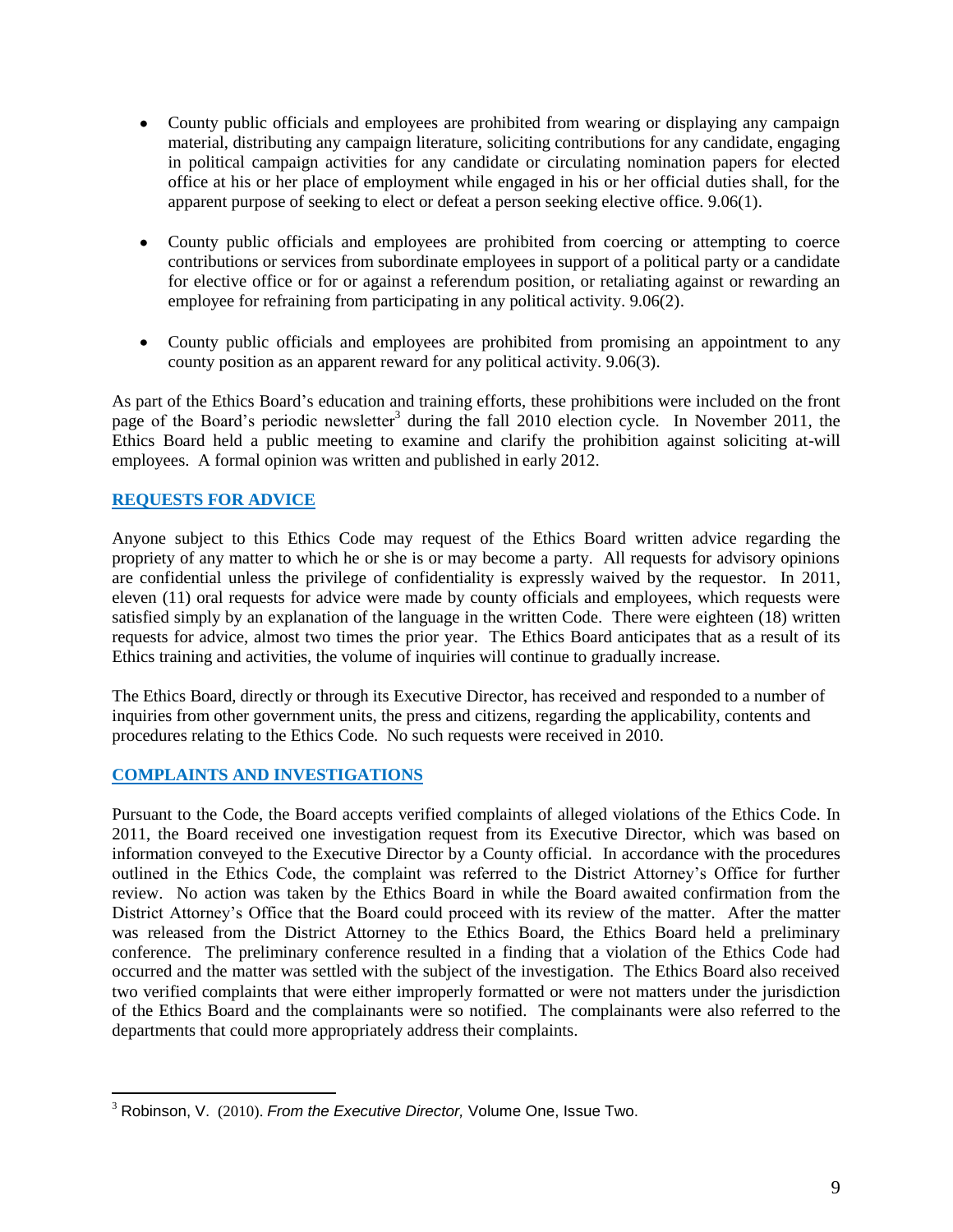#### **EDUCATION AND TRAINING**

In 2011, as part of its ongoing Ethics training and education activities, the Ethics Board published four newsletters. The newsletters consisted of employee activities, employee comments, Ethics Code training segments, general applied ethics segments, as well as cartoons and news about some of the Ethics Board's activities. The Ethics Board also for the first time in 2011 observed Corporate Compliance and Ethics Week with games and activities, including a half-day training session for officials or their representatives. In 2011, Milwaukee County held its first open house, and the Ethics Board participated with a table outside its offices. Finally, as part of its ethics training and education activities, the Ethics Board implemented "mandatory" online training by means of a subscription service. The service was well received by those who participated. Participants were subsequently awarded a certificate for participation. As an outcome of the mandatory online training, the Ethics Board created pocket reference cards which were very popular, as demonstrated by the almost 3,000 requests from County employees and officials

## **INTERAGENCY RELATIONSHIPS**

#### **Appointed and Elected Officials; Department Heads**

The Board works with the Executive Branch, the Legislative Branch, the offices of the constitutionallyelected officials of county government, and with all the departments of Milwaukee County government in receiving financial disclosure statements, the filing of sworn Affidavits of Code compliance, and in enforcing specified standards of conduct, pursuant to the Code of Ethics.

#### **Boards and Commissions**

Members of boards and commissions, while governed by the Code's standards of conduct, are not initially required to file Statements of Economic Interests, nor sworn Affidavits of Code compliance. In a specific instance, a board or commission member may be required to file a Statement of Economic Interests or sworn Affidavit of Code compliance as a result of a finding of probable cause resulting from an investigation by the Ethics Board. The filed Statements of Economic Interests by candidates to elected offices are initially filed with the Election Commission and are subsequently submitted to the Ethics Board for permanent filing.

#### **Judiciary and Other County Committees**

On December 11, 1975, the Honorable County Board of Supervisors adopted a Resolution that copies of proposed amendments to the Code of Ethics be submitted to the Ethics Board at the time any such referrals are made to the Judiciary Committee by the Board of Supervisors and, further, that the Ethics Board be given an opportunity to be heard by the Judiciary Committee when the matter appears on the agenda of that committee. The Ethics Board has responded to requests for reviews, comments, and guidelines relating to potential conflicts of interest of specific practices relating to matters under consideration before the Purchasing Standardization Committee, the Audit Committee, and other committees of the County Board. For legal opinions, the Board generally seeks the services of Corporation Counsel. However, in instances where a conflict of interest may develop or exist, the Ethics Board has in its budget an allowance to obtain independent legal counsel for specific situations at the discretion of the Board.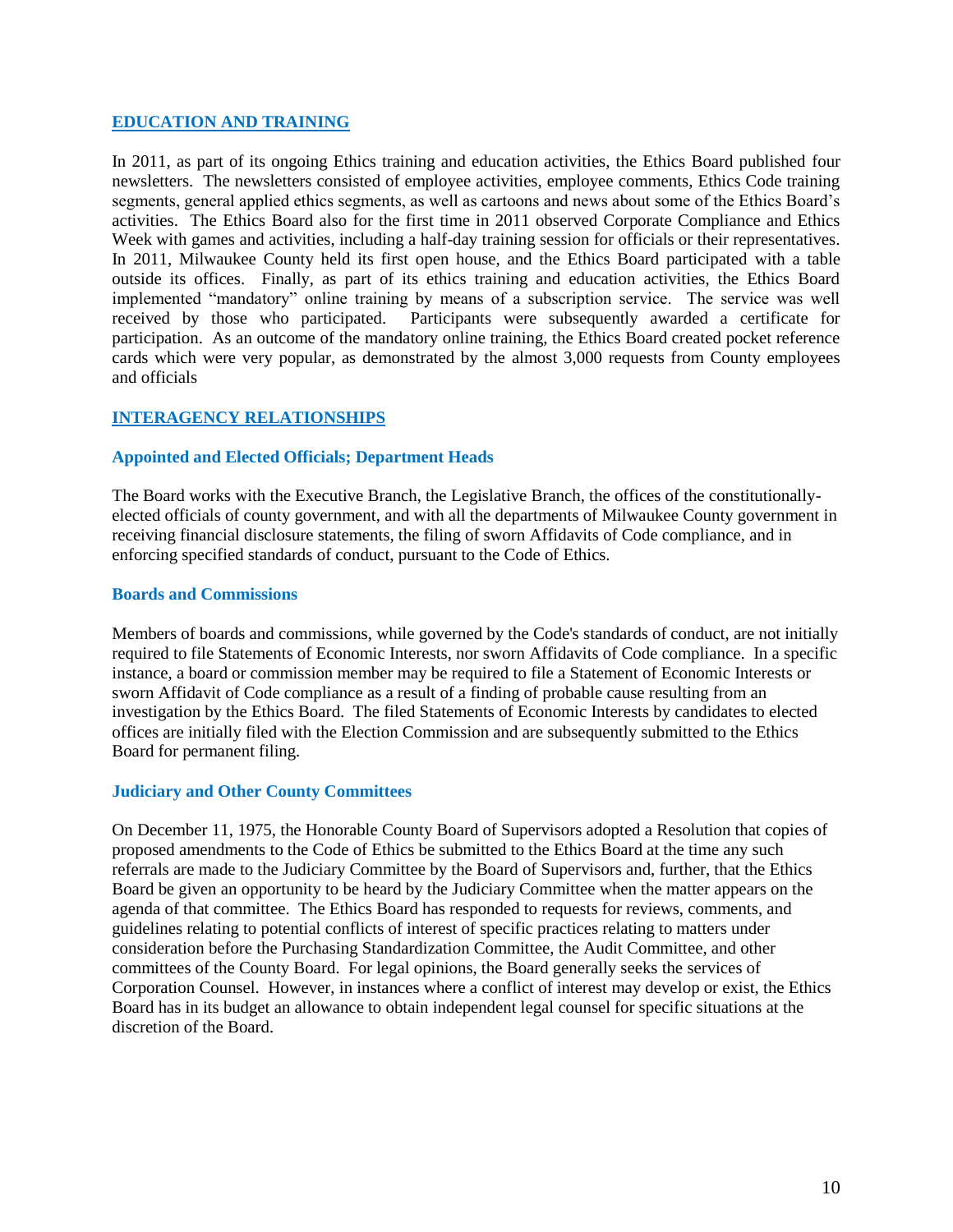#### **Corporation Counsel**

Corporation Counsel's legal opinions address whether the law applies to a set of facts; that is, whether or not the law is controlling to a specific set of facts. It remains the province of the Ethics Board to determine whether or not specific facts constitute probable cause of a violation of the Ethics Code. At the invitation of the Ethics Board, in 2011 a staff attorney of the Corporation Counsel attended most of the regular meetings of the Board.

#### **Department of Audit; Milwaukee County Sheriff's Office; District Attorney's Office**

In conducting an investigation, the Board has sought the assistance of the Department of Audit and the Detective Division of the Sheriff's Department and has consulted with the District Attorney's office on charges relating to the violation of other related statutes. Effective July 2008, the Ethics Board files a copy of all verified complaints and investigation requests with the District Attorney's Office and delays further action if so requested by the District Attorney. After a determination by the hearing examiner that a violation of the Code exists, the Ethics Board contacts the county employee's appointing authority or, in the case of various elected officials of the county, the Governor, the Chief Judge, or the County Board of Supervisors, pursuant to s. 9.13, County General Ordinances. The Ethics Board continues to share information with the Department of Audit and the Office of Corporation Counsel in select situations.

# **COMMENTS AND INTERPRETATIONS ON SELECTED SECTIONS OF THE ETHICS CODE**

## **THE PROPRIETY OF OUTSIDE EMPLOYMENT**

Section 9.05(1), County General Ordinances, does not preclude any county elected official or employee from accepting other employment or following another pursuit which in no way interferes with the full and faithful discharge of their duties to the County. The Ethics Board reiterated that all County officials and employees should conduct themselves in a manner and exercise their judgment to reinforce the principle that the appearance of impropriety sometimes may be worse than the impropriety itself. The use of County salaried time and other County resources, such as facilities, supplies, and services, for personal or private gain, not available to all citizens, is prohibited.

#### **COUNTY EMPLOYES REQUIRED TO FILE A FINANCIAL DISCLOSURE**

Section 9.03(1), County General Ordinances, applies to all County employees whose job duties include the responsibility of writing specifications and/or contain any decision-making capacity relating to the amending or execution of purchase contracts on behalf of the County. (Corporation Counsel opinion of January 30, 1981) Each department head is required to indicate annually to the Ethics Board which subordinates they believe perform assignments within the above purchasing description. The Board has determined that these designations by the department head are not controlling. After a review of these lists, the Board sends a directive to all employees who are required to file their annual Statement of Economic Interests and their accompanying Affidavit of compliance to the Code. The Ethics Board is ultimately responsible to determine who should file. Failure to file after being directed to do so by the Ethics Board could subject that employee to the sanctions of s. 9.03(4), which provides in part: "...no person...may receive his/her salary..." after failing to file.

#### **DUAL BOARD MEMBERSHIP ON BOARDS AND COMMISSIONS**

On December 18, 1996, the Ethics Board adopted the State of Wisconsin Ethics Board interpretation of the words "associated" and "organization relative to dual membership on boards and commissions.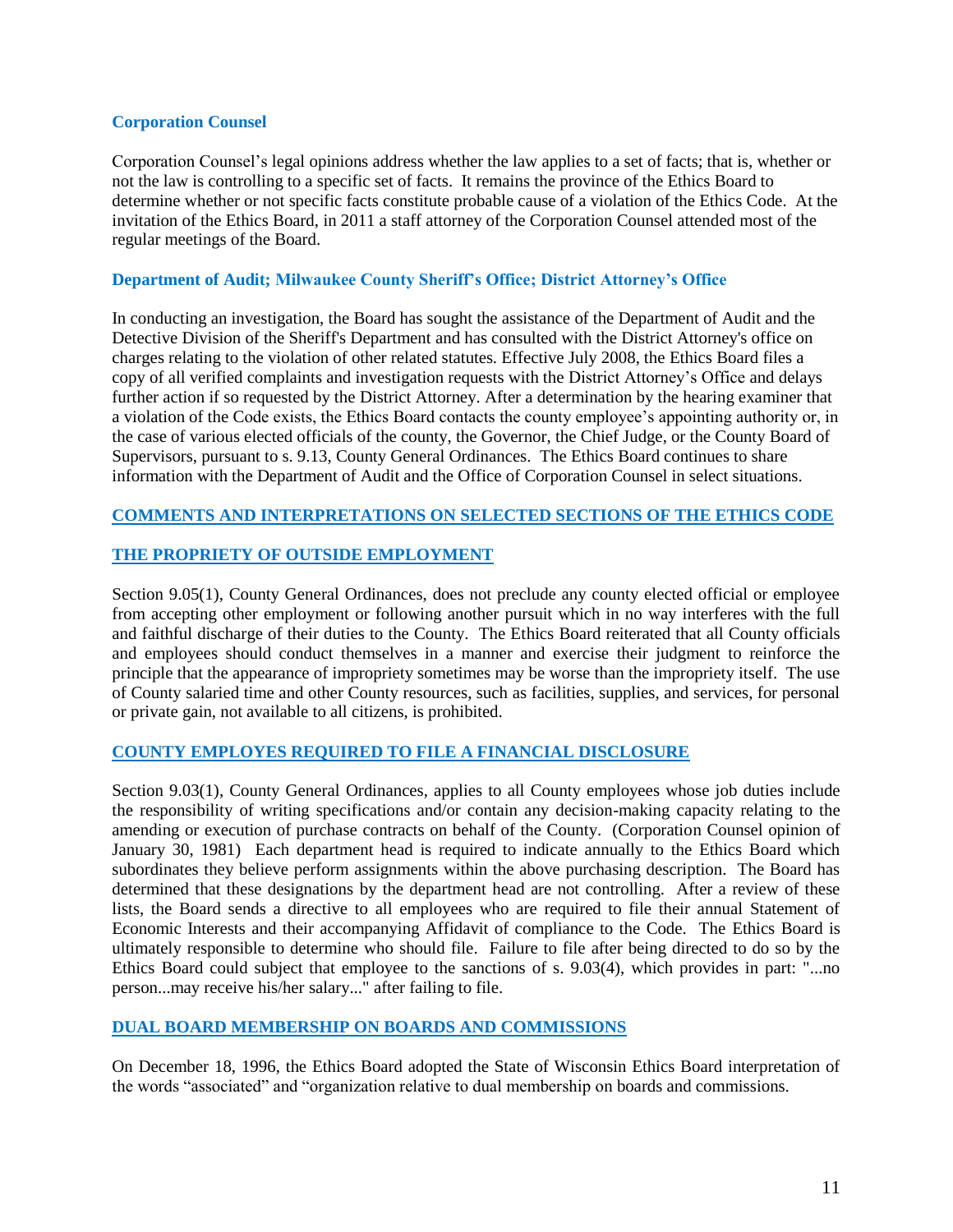The State Ethics Board stated in an opinion that a county official who was appointed pursuant to a state statute or a county ordinance or resolution, was representing the county's interests on that board and, therefore, was not "associated" with the organization. The elected official serves in a representative capacity, not an individual one, and protects the county's interests, and is not simply serving the organization.

The State Ethics Board opinion re-affirmed the County Ethics Board's earlier position of February 19, 1996, that, unless otherwise specified by law, a county official may not simultaneously be an officer or director of a private organization (in a capacity other than as a representative of the county's interests) and 1) take official action substantially affecting the organization or 2) use his or her public office to produce a substantial benefit for the organization.

## **CAMPAIGN SOLICITATION OF AT- WILL EMPLOYEES PROHIBITED**

On December 18, 2003 the County Board of supervisors adopted File No. 03-591 an ordinance amendment to Chapter 9, which prohibits elected County officials from soliciting campaign contributions from "at-will" County employees.

On November 4, 2011, the Ethics Board held an open meeting to allow the public and elected officials to weigh in on the challenges to avoiding solicitation of at-will employees. Based on the discussion and subsequent legal opinion, the Ethics Board outlined its expectations with regard to solicitation of at-will employees which included that elected officials should know that solicitation of at-will employees is a violation of the Ethics Code and that they should therefore perform due diligence efforts to identify atwill employees. Milwaukee County should be able to provide a listing of at-will employees to any elected official that requests one and should extend their due diligence efforts as needed to avoid inadvertently soliciting at-will employees. The Ethics Board will continue to examine violations of 9.05(2)(j) on a case-by-case basis and will ask elected officials to provide proof of their due diligence efforts if an at-will employee is solicited.

## **CAMPAIGN CONTRIBUTIONS BY CONTRACTORS RESTRICTED**

On March 18, 2004, the County Board of Supervisors adopted File No. 03-593, an ordinance amendment to Chapter 9 which prohibits a person(s) with a personal financial interest in the approval or denial of a contract being considered by a County department or with an agency funded and regulated by a County department from making a campaign contribution to any elected County official who has approval authority during the contract's consideration.

## **ETHICS CODE OMNIBUS AMENDMENTS 2004**

On December 16, 2004, the County Board of Supervisors adopted File No. 04-191, an ordinance amendment to Chapter 9 which updated the code; provided a new designation of "appointed official;" required Pension Board members to file quarterly and elected officials to file semi-annually, and Ethics Board and Election Commission members to file reports; provided penalties for failure to report receipt of honorariums; placed a limitation on lobbying by former county officials and employees; and more clearly identified the process for the appointment of an independent fact finder.

## **REVISIONS TO CHAPTER 14 MCGO CONCERNING LOBBYING ACTIVITIES**

In September 2004, the County Board of Supervisors adopted Resolution, File No. 04-365, directing revisions to Chapter 14, MCGO, regarding the regulation of lobbying. The changes were to: establish reasonable registration requirements to identify lobbyists and principals who seek to influence legislative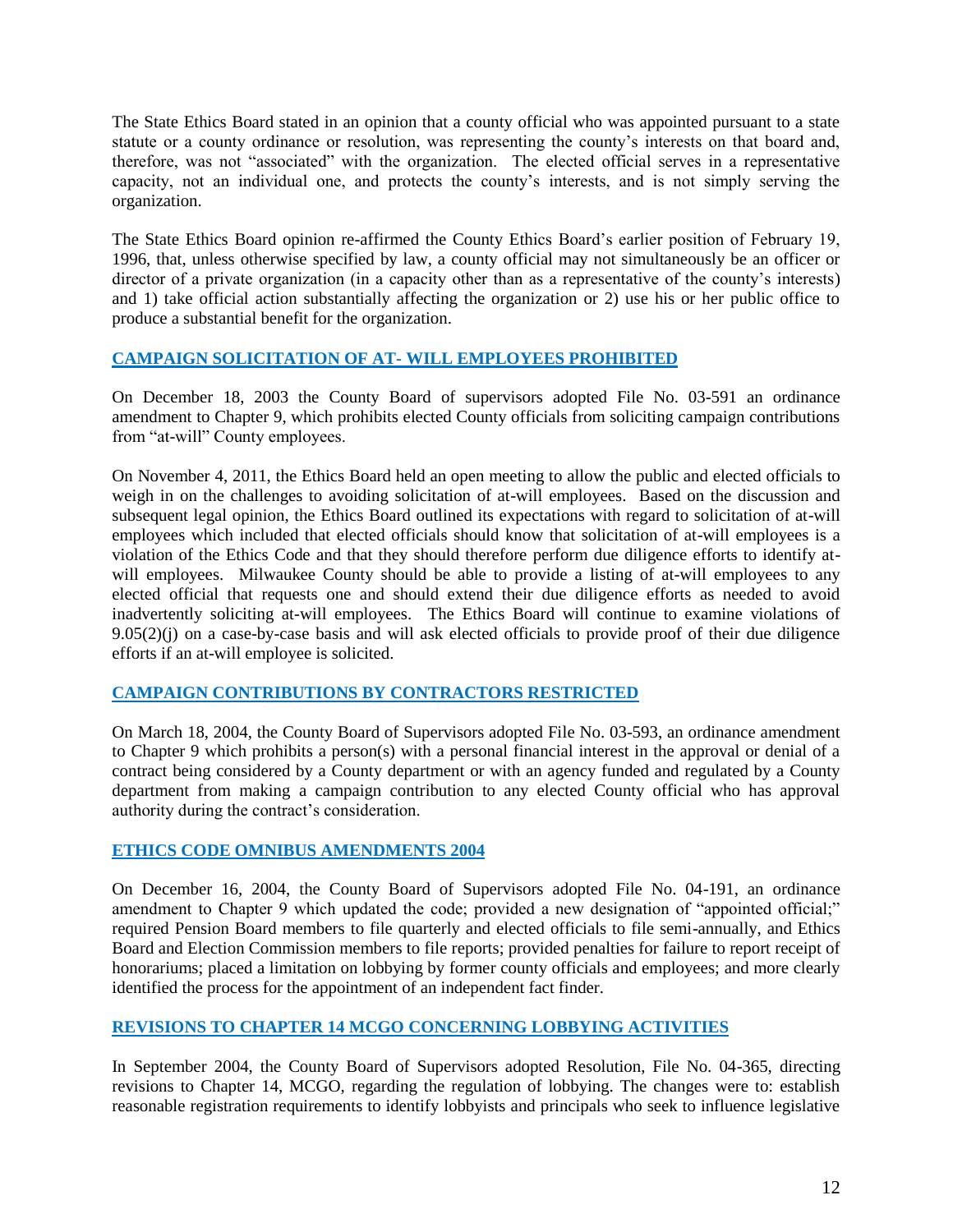or administrative actions; require lobbyists and their principals to submit a detailed description of the nature of lobbying efforts; require lobbyists and their principals to submit expense statements that accurately describe the financial value of the lobbying effort including expenses and pro-rated salaries or fees of lobbyists and principals involved in the effort; establish a reasonable system of enforcement and sanctions for violations; and revise the existing registration fee structure for lobbyists and create a fee structure for principals. The Ethics Board was given responsibility for prescribing forms and instructions for preparing and filing registration applications and expense statements and for preparing a manual on the uniform method of accounting and reporting for persons required to provide information or to file statements. The Ethics Board was directed to establish rules to enforce the various provisions of the lobbying chapter, including a schedule of sanctions and forfeitures pursuant to Section 14.11 MCGO and could now levy sanctions and penalties. These provisions went into effect as of January 1, 2006.

In 2006, the Ethics Board approved the forms to be used in registering lobbyists and adopted a schedule of sanctions and forfeitures pursuant to Section 14.11, MCGO. A lobbyist manual is now available for reference. Lobbyist registration information and forms are now available on the Ethics Board and the County Clerk websites.

In 2011, the Ethics Board created a lobbying poster at the recommendation of County Executive Chris Abele and in consultation with County Clerk Joseph Czarnezki. The poster was subsequently mailed to elected officials and department heads so that it could be posted in offices and corridors as deemed appropriate.

## **ETHICS CODE OMNIBUS AMENDMENTS 2008**

On July 17, 2008, the County Board of Supervisors adopted File No.  $06-283(a)(a)$ , an ordinance amendment to Chapter 9, which updated the code. The primary changes were as follows:

- An external appointment process was created to avoid the appearance of political influence for Ethics Board members which also limited board members to two terms.
- Standards of conduct were set forth in plain language.
- An advisory opinion process was formalized by requiring individuals to file written or notarized complaints and by authorizing the Office of Corporation Counsel to act in the stead of the Ethics Board where delay is of substantial inconvenience or detriment to the requesting party.
- A protocol was established for cooperating with the Milwaukee County District Attorney's Office.
- Bans were placed on political activity in the courthouse.
- County public officials and employees were prohibited from wearing or displaying any campaign material, distributing any campaign literature, soliciting contributions for any candidate, engaging in political campaign activities for any candidate or circulating nomination papers.
- County public officials and employees were additionally prohibited from coercing or attempting to coerce contributions or services from subordinate employees in support of a political party or a candidate for elective office or for or against a referendum position, or retaliating against or rewarding an employee for refraining from participating in any political activity.
- County public officials and employees were prohibited from promising an appointment to any county position as an apparent reward for any political activity.
- The Statement of Economic Interests form was expanded to cover the reporting of financial activity by spouses.